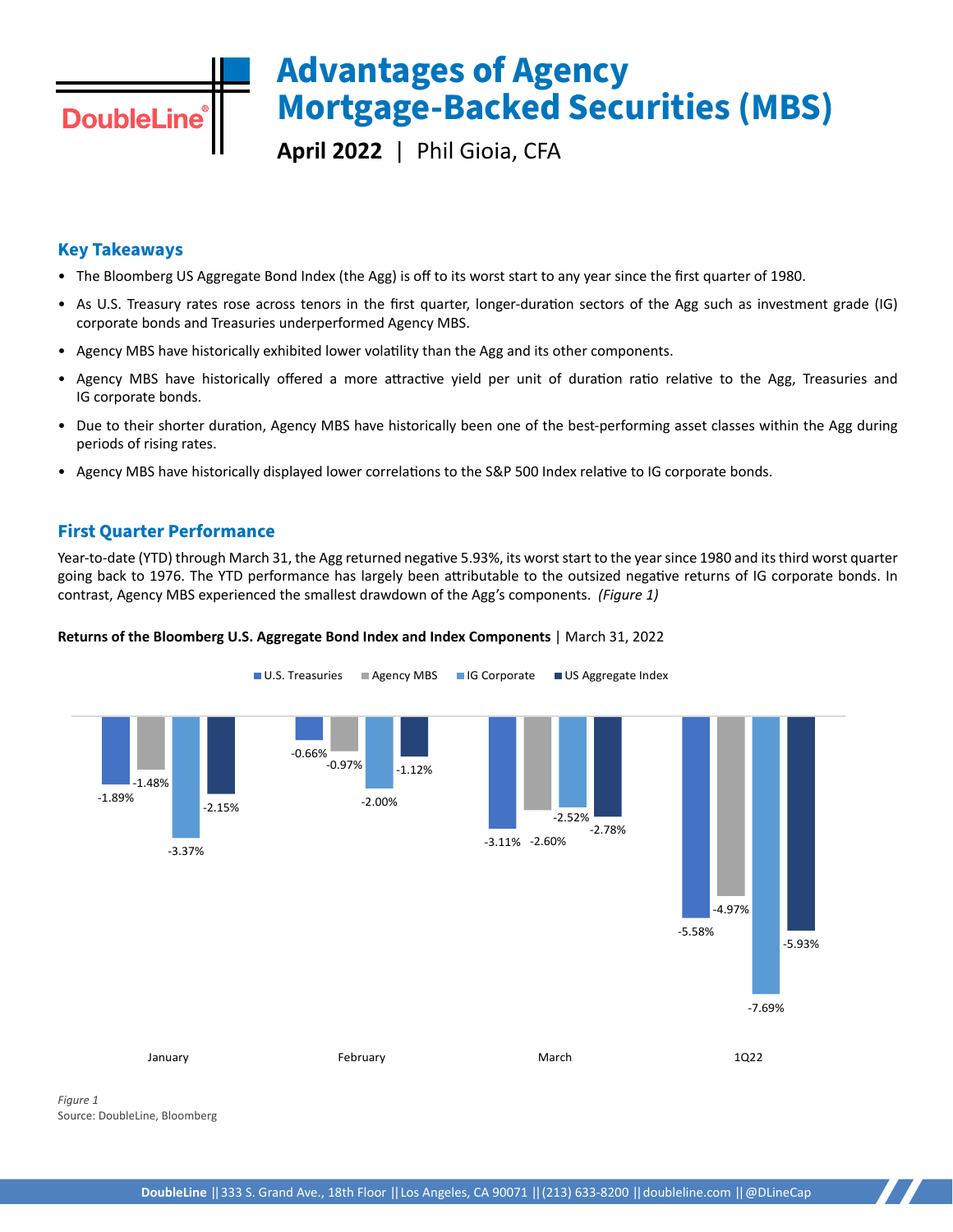

### **U.S. Treasury Rates**

U.S. Treasury rates rose across tenors in the quarter. Short-dated Treasury yields moved substantially higher as market participants adjusted expectations for future fed funds rate hikes. The two-year Treasury yield rose 160 basis points (bps) to 2.33%, its highest level since May 2019. The backdrop of rising rates and a general risk-off sentiment contributed to the large declines across most fixed income sectors. *(Figure 2)*

### **U.S. Treasury Curve** |March 31, 2022



### **Duration**

Duration, which measures the sensitivity of bond prices to changes in interest rates, has been rising steadily over the last few years for the Agg, indicating that the overall interest-rate sensitivity of the index has increased. As of March 31, the Agg's duration was 6.58 years, the Bloomberg US Corporate Bond Index's was 8.15 years, and the Bloomberg US Treasury Index's was 6.78 years. The duration for the Bloomberg US MBS Index was 5.18 years, 1.4 years less than the Agg and nearly three years less than IG corporate bonds. *(Figure 3)*

**Index Duration** |March 31, 2022



Source: DoubleLine, Bloomberg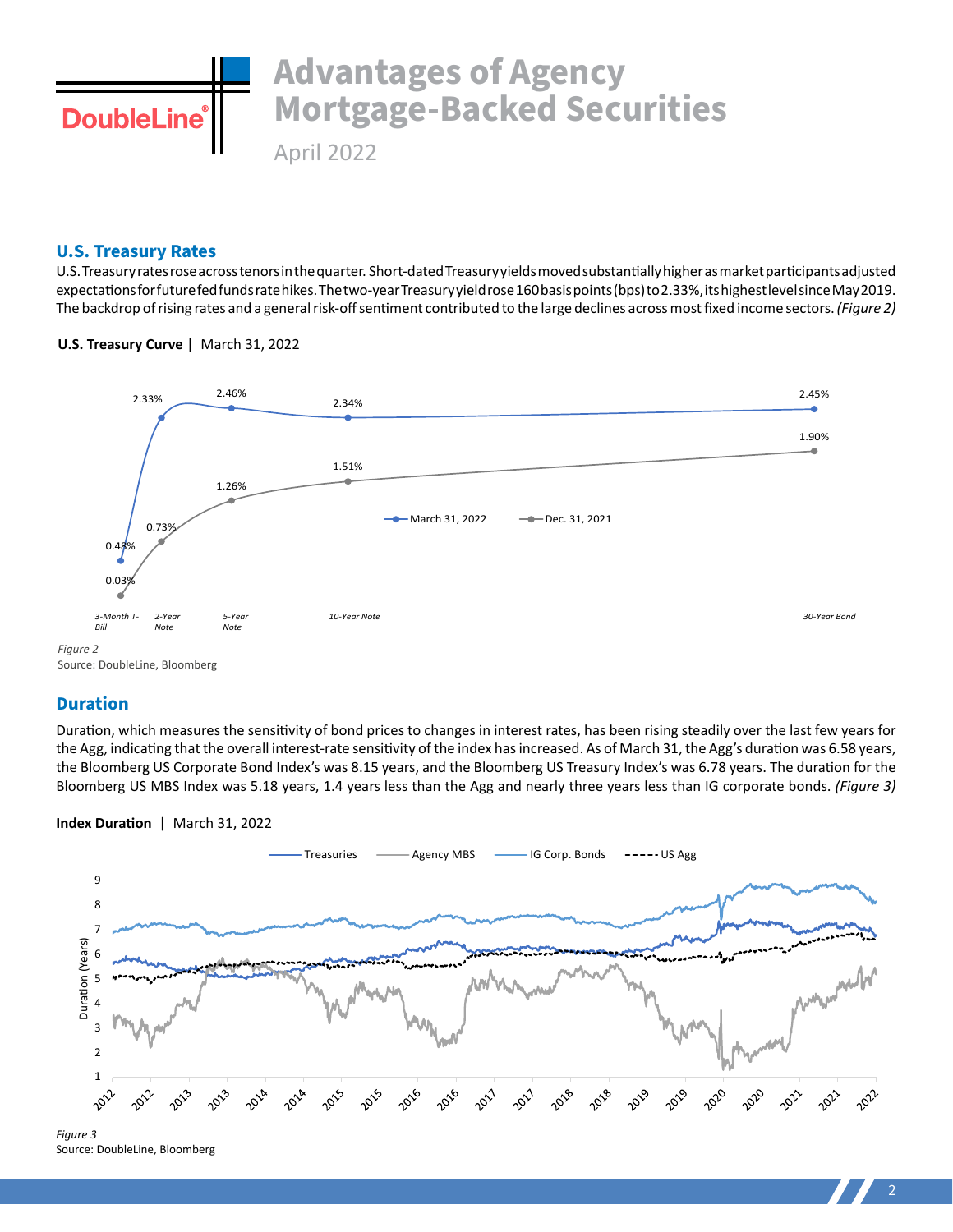## **Advantages of Agency Mortgage-Backed Securities DoubleLine** April 2022

A higher duration generally indicates the price of a bond will have greater sensitivity to changes in interest rates. Bond prices are inversely related to changes in interest rates, meaning that as rates increase, a bond that exhibits a positive duration will fall in value and vice versa. Risk-averse investors, or those concerned about wide fluctuations in the principal values of their bonds, could potentially benefit from bonds with a lower duration. Given their relatively lower duration, Agency MBS have exhibited lower volatility relative to other fixed income sectors over time. *(Figure 4)*

### **Standard Deviation** | March 31, 2022



*Figure 4* Source: DoubleLine, Bloomberg

### **Yield Per Unit of Duration**

Although the duration of the Agg and its components has increased, all-in yields have recently risen given the higher Treasury rates since August. As such, investors are being compensated more for taking on additional interest-rate risk. A relatively simplistic way to quantify yield relative to interest rate risk is using a yield per unit of duration (Y/D) ratio. As of March 31, the Y/D ratio for the Agg and IG corporate bonds was 0.44, Treasuries 0.36 and Agency MBS 0.58. *(Figure 5)* 



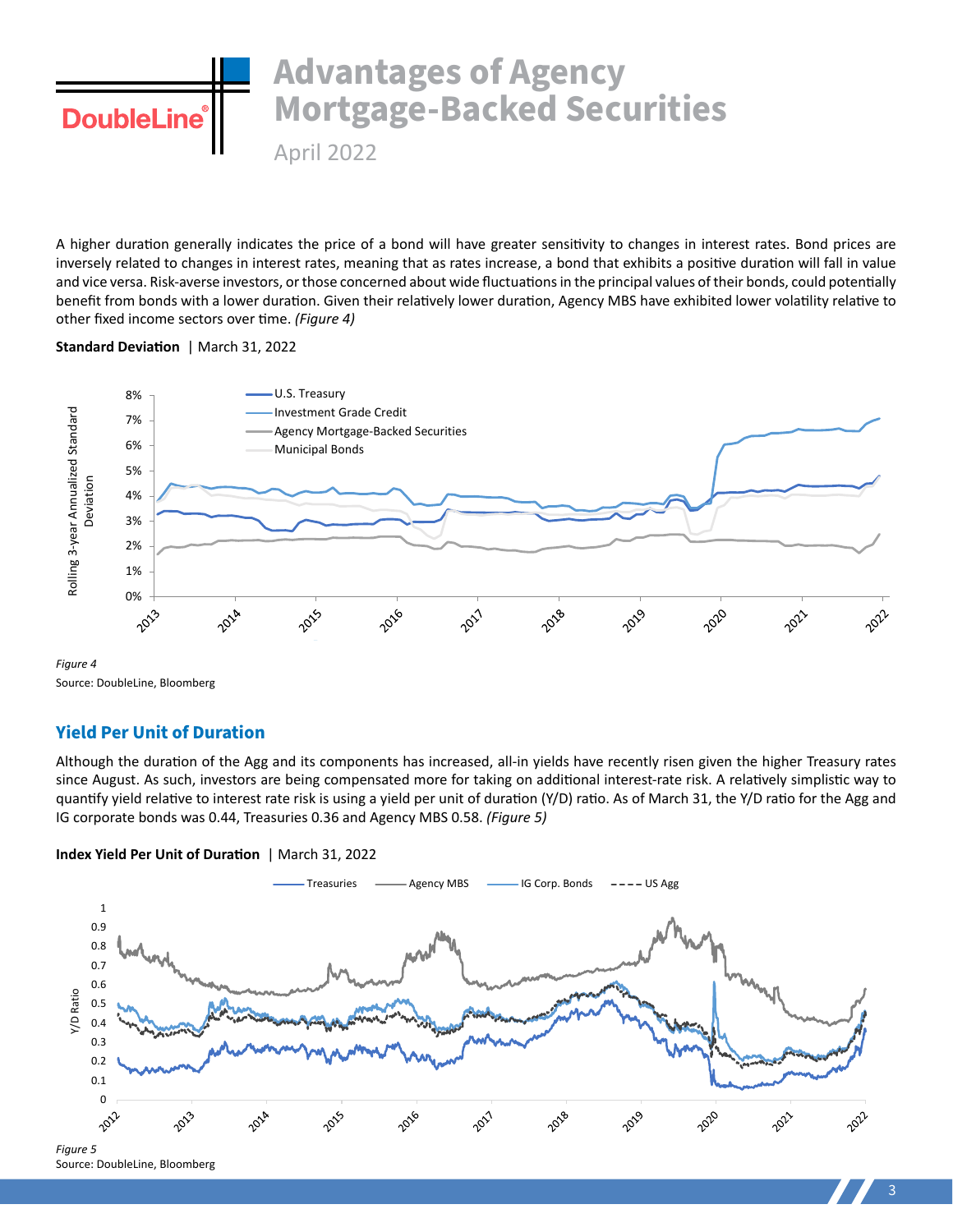## **Advantages of Agency Mortgage-Backed Securities DoubleLin**

April 2022

Generally speaking, a Y/D ratio of 0.44 implies that if interest rates were to rise 44 bps over one year, the yield component would offset the price decline driven by higher interest rates, ceteris paribus. Under the same scenario, a bond with a Y/D ratio of 0.58 implies that interest rates could rise 58 bps over one year, and the yield would offset the price decline from higher interest rates. This indicates that Agency MBS offer a more attractive Y/D ratio relative to the Agg, Treasuries and IG corporate bonds.

### **Agency MBS Duration Periods of Rising Rates**

Due to their shorter duration, Agency MBS have historically been one of the best-performing asset classes within the Agg during periods of rising rates.

Since the Agg's inception in 1986, the 10-year Treasury yield rose by 100 bps or more on 15 separate occasions. *(Figure 6)* The Agg produced positive returns in four of those 15 periods. Agency MBS fared better than the Agg during those periods, as the Bloomberg US MBS Index provided positive returns in six of the 15 periods. Additionally, the Agency MBS Index:

- Outperformed Treasuries 15 out of 15 times
- Outperformed the Agg 15 out of 15 times
- Outperformed IG corporates bonds 12 out of 15 times

| 10-Year U.S. Treasury Yield |                          |                                           | <b>Rising-Rate Periods</b> |            | Domestic Fixed Income Sectors, Cumulative Total Return |                                              |                                                              |                                                       |
|-----------------------------|--------------------------|-------------------------------------------|----------------------------|------------|--------------------------------------------------------|----------------------------------------------|--------------------------------------------------------------|-------------------------------------------------------|
| <b>Trough</b><br>(Percent)  | <b>Peak</b><br>(Percent) | $\Delta$ in<br><b>Basis</b><br><b>Pts</b> | <b>Trough</b>              | Peak       | <b>Bloomberg US</b><br><b>MBS Index</b>                | <b>Bloomberg US</b><br><b>Treasury Index</b> | <b>Bloomberg US</b><br><b>Aggregate</b><br><b>Bond Index</b> | <b>Bloomberg US</b><br>Corporate<br><b>Bond Index</b> |
| 6.92                        | $9.59*$                  | 267                                       | 8/29/1986                  | 9/30/1987  | 2.51%                                                  | $-2.55%$                                     | $-0.72%$                                                     | 0.01%                                                 |
| $8.15*$                     | $9.28*$                  | 113                                       | 2/29/1988                  | 3/31/1989  | 4.77%                                                  | 3.56%                                        | 4.17%                                                        | 4.93%                                                 |
| $7.80*$                     | $9.02*$                  | 122                                       | 7/31/1989                  | 4/30/1990  | 2.59%                                                  | 0.11%                                        | 0.95%                                                        | 0.52%                                                 |
| $5.47*$                     | 8.03                     | 256                                       | 10/29/1993                 | 11/7/1994  | $-2.51%$                                               | $-5.33%$                                     | $-4.59%$                                                     | $-6.22%$                                              |
| 5.53                        | 7.06                     | 153                                       | 1/18/1996                  | 6/12/1996  | $-1.91%$                                               | $-4.09%$                                     | $-3.54%$                                                     | $-4.83%$                                              |
| 4.16                        | 6.79                     | 263                                       | 10/5/1998                  | 1/20/2000  | 1.37%                                                  | $-4.57%$                                     | $-2.35%$                                                     | $-3.86%$                                              |
| 4.18                        | 5.43                     | 125                                       | 11/7/2001                  | 4/1/2002   | $-0.53%$                                               | $-4.85%$                                     | $-2.44%$                                                     | $-2.78%$                                              |
| 3.11                        | 5.30                     | 219                                       | 6/13/2003                  | 6/12/2007  | 14.56%                                                 | 5.51%                                        | 10.06%                                                       | 9.20%                                                 |
| 2.06                        | 3.99                     | 193                                       | 12/30/2008                 | 4/5/2010   | 6.87%                                                  | $-3.95%$                                     | 6.79%                                                        | 19.97%                                                |
| 2.39                        | 3.74                     | 135                                       | 10/7/2010                  | 2/8/2011   | $-1.56%$                                               | $-4.64%$                                     | $-3.02%$                                                     | $-3.37%$                                              |
| 1.39                        | 3.03                     | 164                                       | 7/24/2012                  | 12/31/2013 | $-1.27%$                                               | $-3.62%$                                     | $-1.71%$                                                     | 0.53%                                                 |
| 1.36                        | 2.63                     | 127                                       | 7/8/2016                   | 3/13/2017  | $-2.35%$                                               | $-5.44%$                                     | $-3.78%$                                                     | $-3.18%$                                              |
| 2.04                        | 3.24                     | 120                                       | 9/7/2017                   | 11/8/2018  | $-2.31%$                                               | $-3.58%$                                     | $-2.96%$                                                     | $-3.01%$                                              |
| 0.51                        | 1.74                     | 123                                       | 8/4/2020                   | 3/31/2021  | $-0.99%$                                               | $-6.06%$                                     | $-3.70%$                                                     | $-3.62%$                                              |
| 1.17                        | 2.47                     | 130                                       | 8/3/2021                   | 3/25/2022  | $-6.78%$                                               | $-7.68%$                                     | $-8.08%$                                                     | $-10.32%$                                             |

*Figure 6*

Source: DoubleLine, Bloomberg

\*= Barclays used month end figures for pre-1994 and daily figures for post-1994 data points.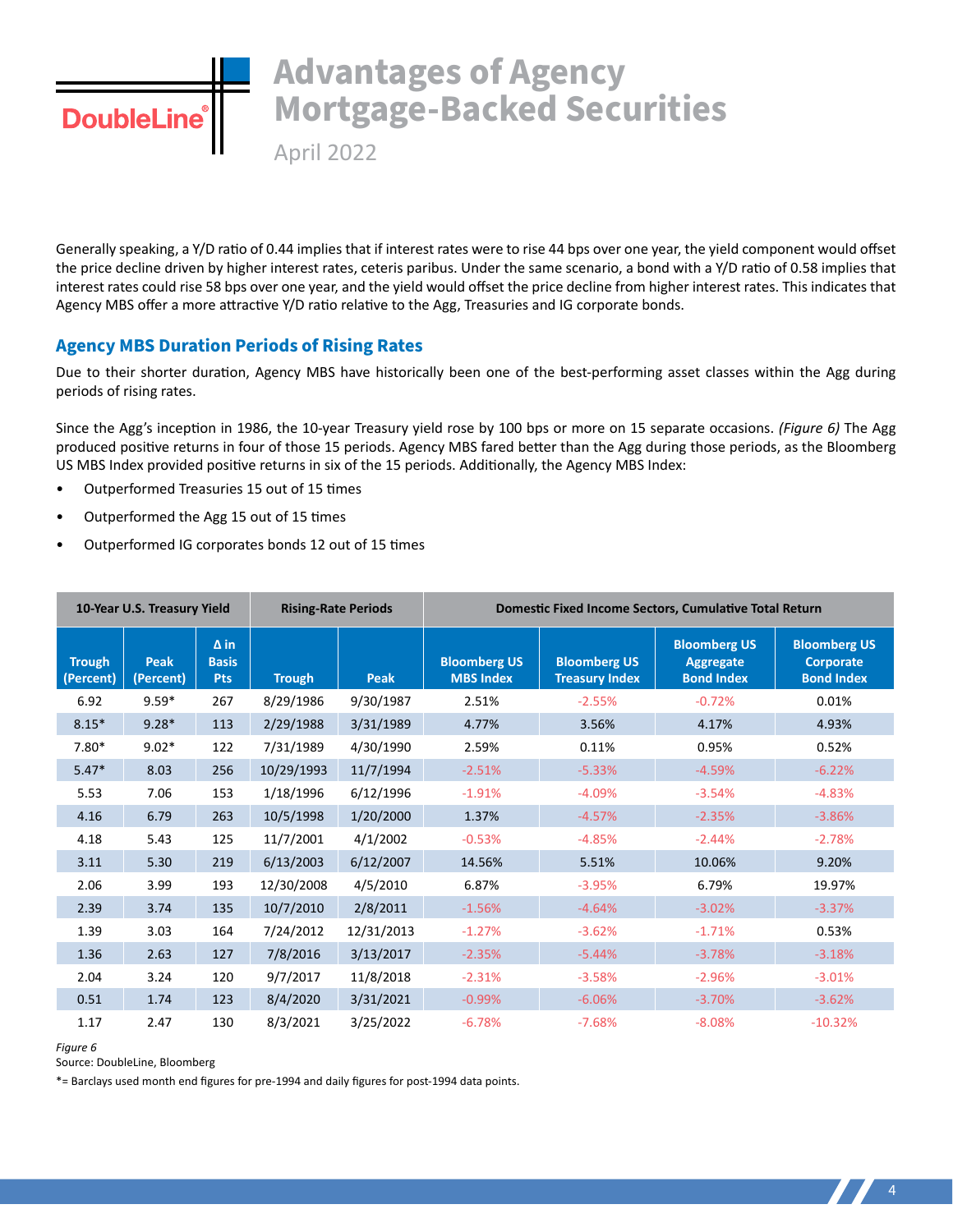

# **Advantages of Agency Mortgage-Backed Securities**

April 2022

### **Correlations to Equities**

Agency MBS have historically displayed lower correlations to the S&P 500 relative to IG corporate bonds. As of March 31, the five-year correlation of the Bloomberg US MBS Index to the S&P 500 was negative 0.06 while the Bloomberg US Corporate Bond Index was positively correlated at 0.44. *(Figure 7*)

| <b>Five-Year Correlation*</b>      | <b>S&amp;P 500</b><br><b>Index</b> | <b>Bloomberg</b><br><b>US MBS Index</b> | <b>Bloomberg US</b><br><b>Corporate Index</b> | <b>Bloomberg US</b><br><b>Treasury Index</b> |
|------------------------------------|------------------------------------|-----------------------------------------|-----------------------------------------------|----------------------------------------------|
| <b>S&amp;P 500 Index</b>           | 1.00                               | $-0.06$                                 | 0.44                                          | $-0.22$                                      |
| Bloomberg US MBS Index             | $-0.06$                            | 1.00                                    | 0.36                                          | 0.77                                         |
| Bloomberg US Corporate Index       | 0.44                               | 0.36                                    | 1.00                                          | 0.45                                         |
| <b>Bloomberg US Treasury Index</b> | $-0.22$                            | 0.77                                    | 0.45                                          | 1.00                                         |

*Figure 7*

Source: DoubleLine, Bloomberg

A negative correlation to equities can potentially be beneficial to investors' portfolios during volatile periods. Recent bouts of equity market volatility are an example of how Agency MBS can potentially reduce portfolio drawdowns. The last three times the S&P 500 declined by 10% or more from peak to trough, Agency MBS returns were positive in two of the three periods. In contrast, IG corporate bond returns were negative in all three periods and suffered a 12.28% drawdown during the COVID-19 sell-off. *(Figure 8)*

### **S&P 500 Peak-to-Trough Drawdown** | March 31, 2022



Source: DoubleLine, Bloomberg

### **Investment Implications**

Monetary policy tightening, in response to elevated inflation and a strong labor market, will likely lead to increased interest-rate volatility this year. Just as quantitative easing and low interest rates have aided the performance of risk assets over the past decade, a reduction in the Federal Reserve and other central banks' footprints within markets could force investors to reconsider return expectations for various asset classes, particularly longer-duration fixed income.

DoubleLine expects elevated interest-rate volatility to persist in 2022 and stresses the importance of active management for interest rate positioning. In a rising rate environment, the lower duration of Agency MBS and higher Y/D ratio could bode well for the asset class. Further, should broader risk-off sentiment persist, the lower correlation of Agency MBS relative to equities might provide downside protection.  $\blacksquare$ 

For our views on Agency MBS and what a Fed taper might mean for the asset class, see [DoubleLine Agency MBS Update.](https://doubleline.com/wp-content/uploads/Agency-MBS-Update-Feb-2022.pdf)